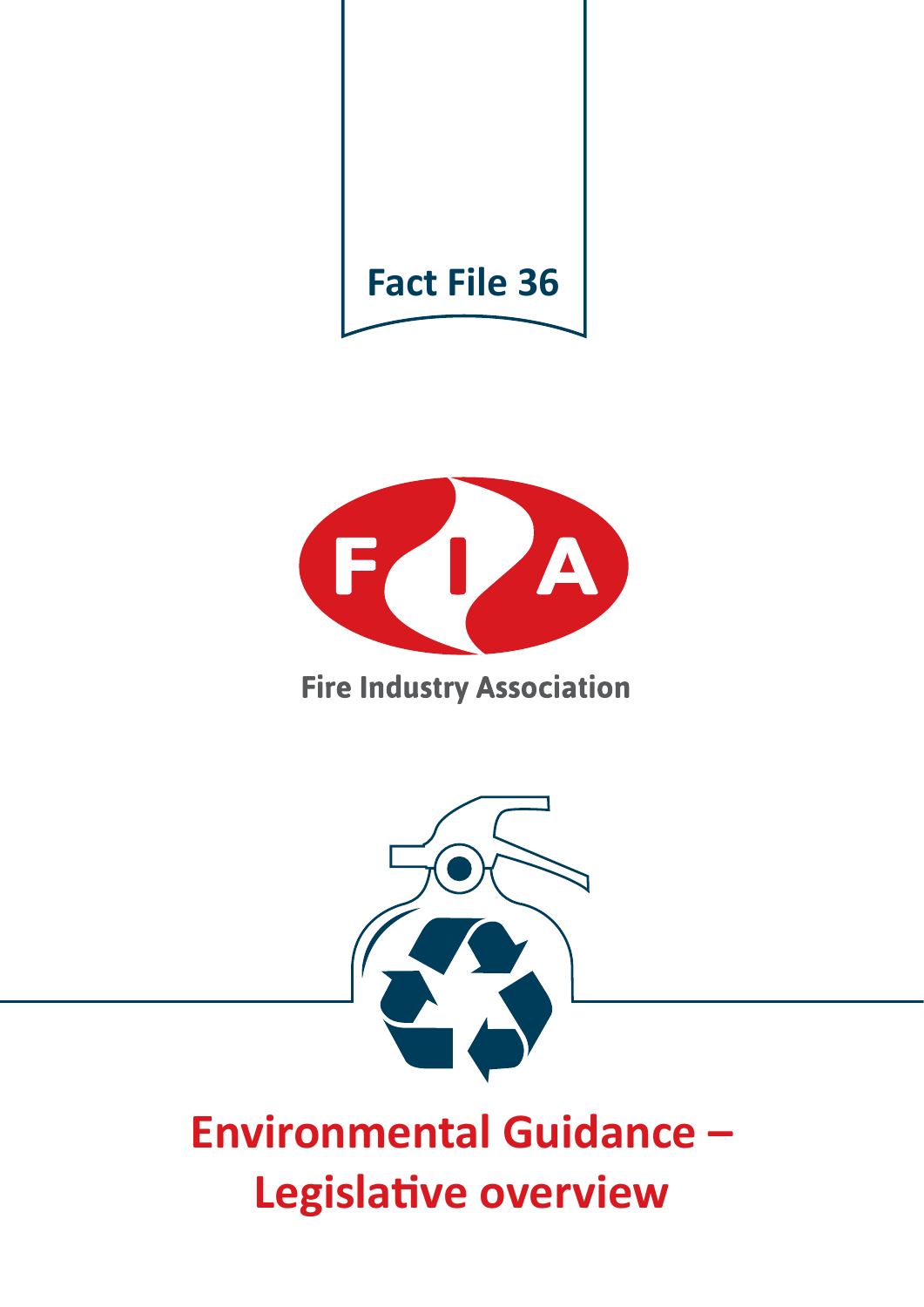# Environmental Guidance - Legislative overview

| <b>INTRODUCTION</b> 23                                           |  |
|------------------------------------------------------------------|--|
|                                                                  |  |
|                                                                  |  |
|                                                                  |  |
|                                                                  |  |
|                                                                  |  |
|                                                                  |  |
| <b>INTEGRATED POLLUTION PREVENTION AND CONTROL MANAGEMENT 10</b> |  |
| ENVIRONMENTAL PERMITTING/WASTE/HAZARDOUS WASTE 12                |  |
|                                                                  |  |
|                                                                  |  |
|                                                                  |  |
| <b>ANNEX A 2000 POINT 17</b>                                     |  |
| <b>ANNEX B</b> 28                                                |  |



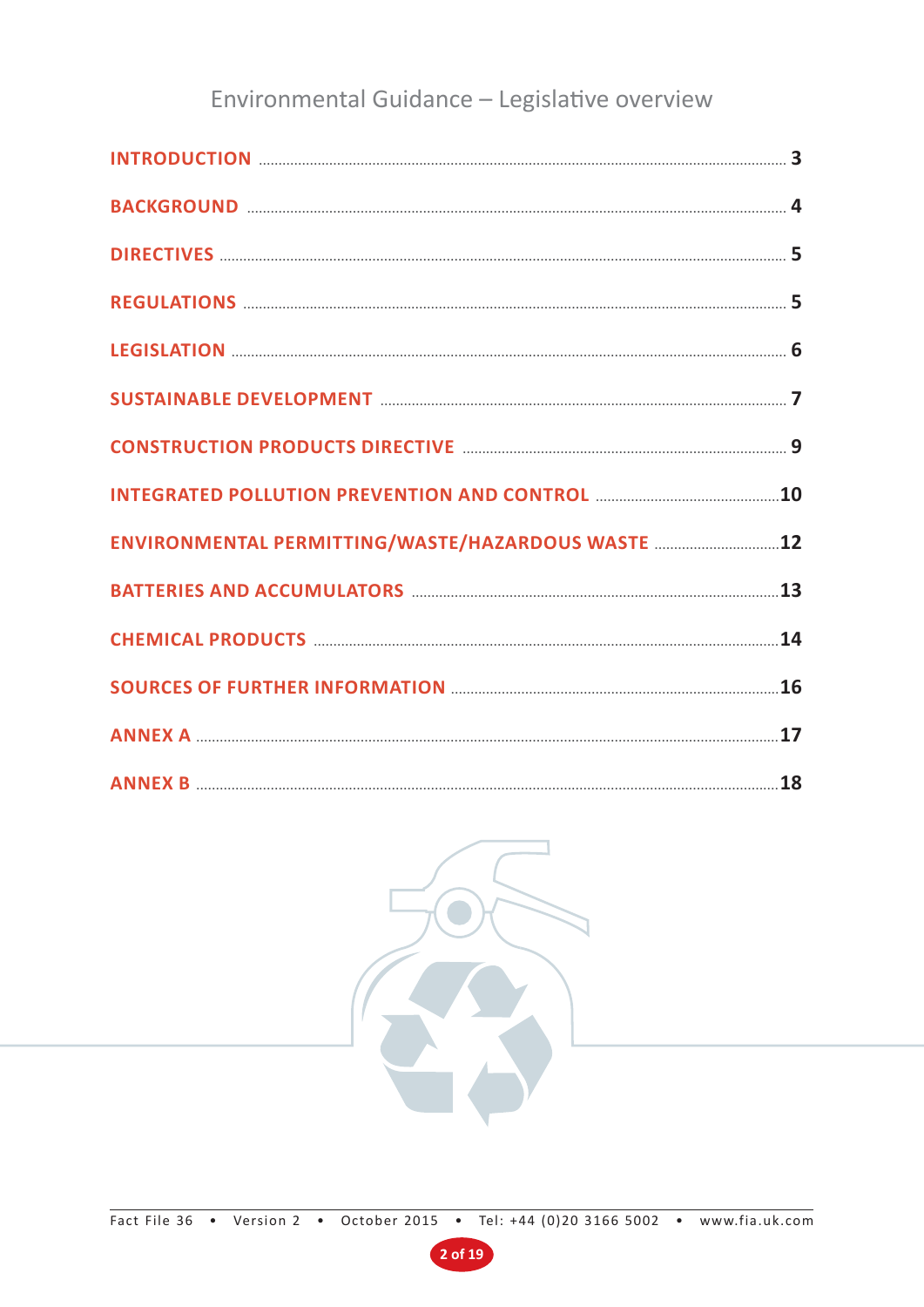## **INTRODUCTION**

This Fact File is intended to give a brief overview of the current legislative structure in Europe and the UK. It also details how it affects fire protection companies. It is not intended to be a full and complete list of possible legislative requirements. It is the responsibility of all companies to ensure that they discharge their legal requirements under these and other applicable legislation. The document is written from an environmental protection standpoint and does not include requirements related to the Health and Safety at Work Act.

Some of the legislative requirements covered in this fact file are covered in an FIA presentation that is available to members.

This Fact File looks at the overall principles in the European legislation and the UK statutes that enact them. The legislation referred to below applies to England and Wales. Different legislation applies in Scotland and more information can be found on the Scottish Executive website www.Scotland.gov.uk, and similarly the one for Northern Ireland.

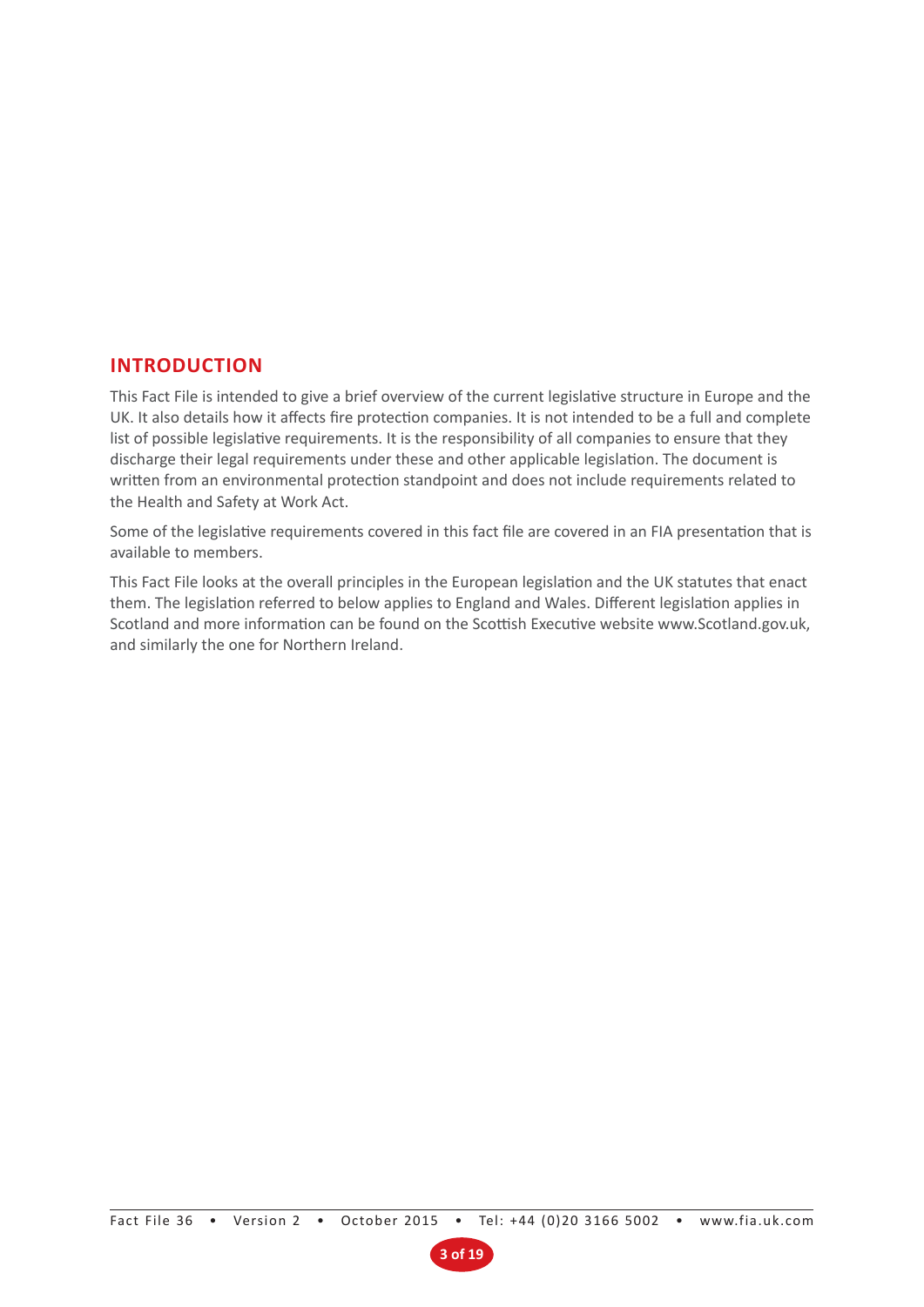# **BACKGROUND**

European environmental legislation is generally grouped by the specific environmental issues that concern the European and International legislators. These are:

- Climate change
	- o ODS
	- o F-Gas
- Sustainable development o Energy-using products o CPD/CPR
- Integrated pollution prevention and control o Waste management (EPPR, WEEE, Batteries & Accumulators o Air pollution o Water protection and management o Soil protection
- Chemical products o RoHS
	- o REACH

This Fact File looks at each area and highlights the main legislative instruments and their requirements that impact on fire protection companies. It looks at the European legislation and the UK enacting legislation. European legislation is normally in two forms – Directives or Regulations.

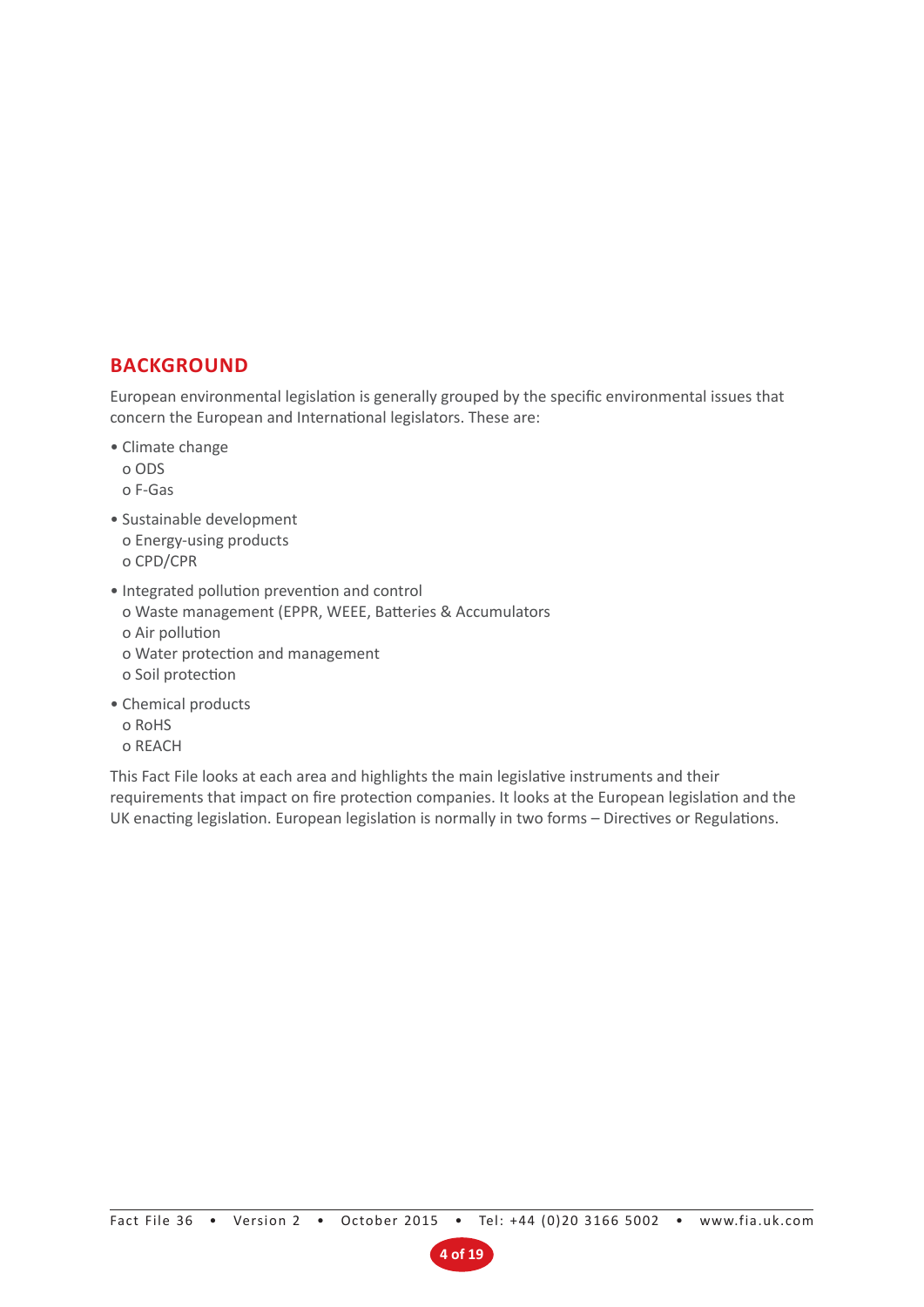# **DIRECTIVES**

These are adopted by the Council in conjunction with the European Parliament or by the Commission alone. A Directive is addressed to the Member States and its purpose is to align national legislation.

A Directive is binding on Member States as regards the result to be achieved, but leaves them the choice of the form and method they adopt to realise the Community objectives within the framework of their internal legal order.

If a Directive has not been transposed into national legislation in a Member State, if it has been transposed incompletely, or if there is a delay in transposing it, citizens can directly invoke the Directive in question before the national courts.

# **REGULATIONS**

These are adopted by the Council in conjunction with the European Parliament or by the Commission alone. A Regulation is a general measure that is binding in all its parts. Unlike Directives, which are addressed to the Member States, and decisions, which are fore specified recipients, Regulations are addressed to everyone.

A Regulation is directly applicable, which means that it creates a law which takes immediate effect in all Member States in the same way as a national instrument, without any further action on the part of the national authorities. Regulations normally have penalties for non-compliance written within the Regulation.

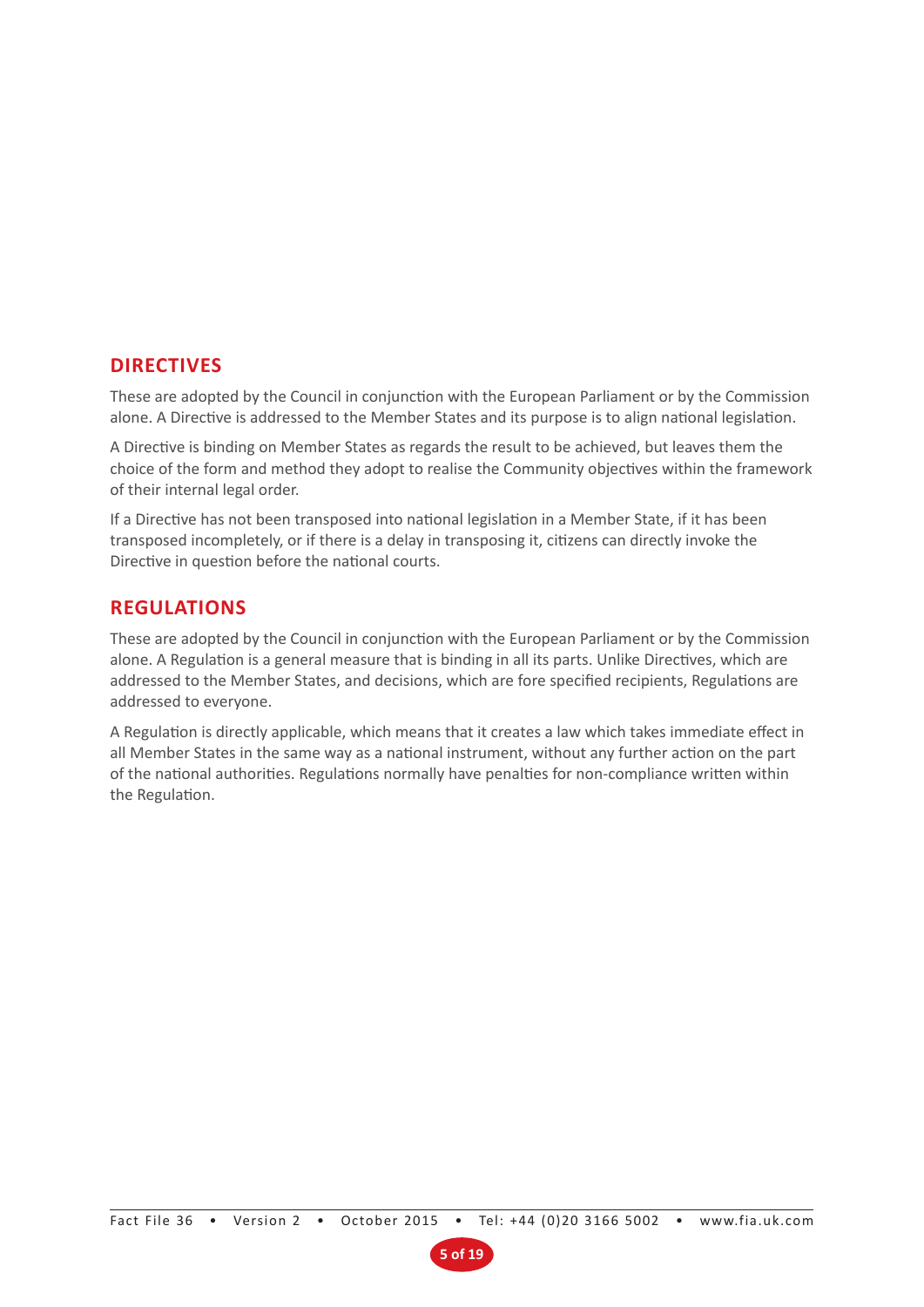# **LEGISLATION**

Annex A contains an overview of the applicable European Legislation.

#### **Climate change**

Climate change is currently a major environmental subject and affects fire protection companies in two main areas – ozone depleting substances and greenhouse gases.

#### **• Ozone depleting substances**

#### **Regulation (EC) No 1005/2009 of the European Parliament and of the Council on substances that deplete the ozone layer:**

This supersedes EU regulation 2037/2000 and this EU regulation bans the use of Halon 1301 and 1211 in fire protection systems, apart from critical uses.

These critical uses are being reviewed to see if it is still necessary to use Halon in them.

EC 2037/2000 was implemented in the UK in the following regulations:

#### **The Environmental Protection (Controls on Ozone-Depleting Substances) Regulations 2002**

This set out the requirements on the UK for the removal of Halon systems and the timescales for the removal which was December 2003.

#### **The Ozone-Depleting Substances (Qualifications) Regulations 2009**

These replace the Ozone Depleting Substances (Qualifications) Regulations 2006 and the Ozone Depleting Substances (Qualifications) (Amendment) Regulations 2008 and set out the qualifications required for personnel decommissioning Halon systems and for those involved in the maintenance of critical uses.

The FIA is listed as the training body for fire protection in these regulations.

#### **Greenhouse gases**

Greenhouse gases included CO2 and HCFCs and the "Fluorinated Greenhouse regulations 842/2006 (F-Gas regulations) seek to limit the emissions of the HCFCs and establishes training and certification requirements for companies and technicians involved with these gases. Subsequent regulations put more details into the requirements on leak checking, recording and training. These are:

- 1494/2007 the form of labels and additional labelling requirements as regards products and equipment containing certain fluorinated greenhouse gases
- 1493/2007 minimum requirements and the conditions for mutual recognition for the certification of companies and personnel as regards stationary fire protection systems and fire extinguishers containing certain fluorinated greenhouse gases
- 1497/2007 standard leakage checking requirements for stationary fire protection systems containing certain fluorinated green house gases
- 204/2008 the format for the report to be submitted by producers, importers and exporters of certain fluorinated greenhouse gases

The UK Regulations enacting regulations for the F-Gas are:

#### **The Fluorinated Greenhouse Gases Regulations 2009 (SI 261-2009)**

These set out the requirements of the Regulations in the UK and sets out the penalties for noncompliance.

The FIA is listed as the training and certification body for fire protection under these Regulations.

More information on the F-Gas Regulations can be found on the FIA website.

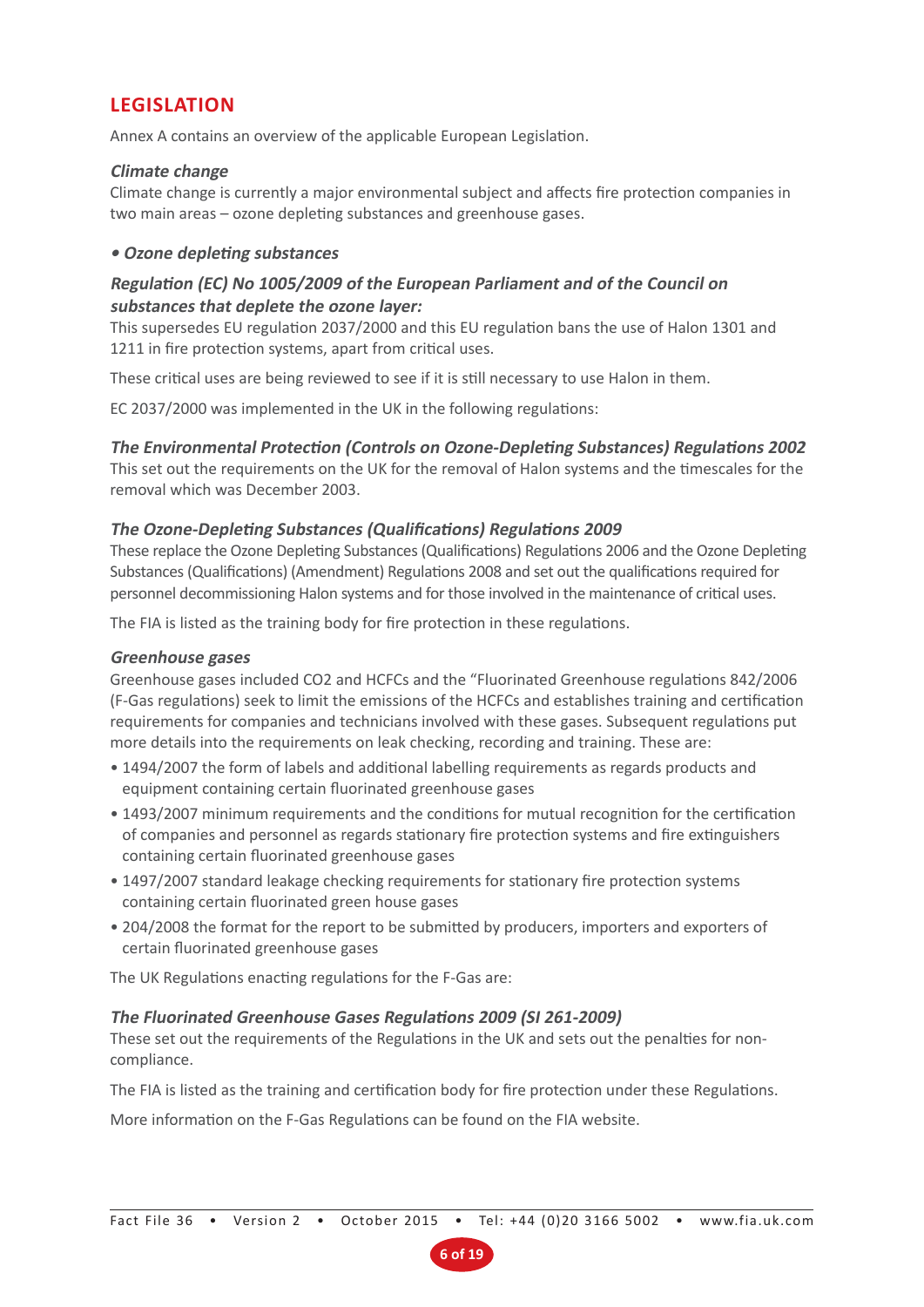# **SUSTAINABLE DEVELOPMENT**

#### Energy-using Products Directive

The original Directive 2005/32/EC established a framework for the setting of eco-design requirements for energy-using products. It was transposed in the UK by **The Ecodesign for Energy-Using products Regulations 2007** (SI 2007 2037). The Directive was recast in 2009 as the Eco-design Directive 2009/125/EC.

It aims to improve the environmental performance of products throughout the lifecycle, by systematic integration of environmental aspects at a very early stage in the product design.

The eco-design parameters deal with the following phases of the life-cycle of the product:

- (a) Raw material selection and use
- (b) Manufacturing
- (c) Packaging, transport and distribution
- (d) Installation and maintenance
- (e) Use
- (f) End-of-life, meaning the state of an EuP having reached the end of its first use until its final disposal.

The intent of the Ecodesign Directive is to provide a coherent and integrated framework which allows for setting compulsory ecodesign requirements for some products. For instance, the Ecodesign measure on standby requires that much domestic electrical and electronic equipment, for example washing machines, televisions or personal computers, do not consume more than 1W in off mode as of 2010, and not more than 0.5W as of 2013. However, such ecodesign requirements shall not lower the functionality of a product, its safety, or have a negative impact on its affordability or the consumer's health. A medical device, for example, should not be designed to consume less energy at the cost of quality or patient safety.

The Directive has looked at product groups and has commissioned studies on some of the groups. The first projects are listed below:

- Air-conditioning and ventilation systems
- Electric and fossil-fuelled heating equipment
- Food-preparing equipment
- Industrial and laboratory furnaces and ovens
- Machine tools
- Network, data processing and data storage equipment
- Refrigerating and freezing equipment
- Transformers
- Water-using equipment

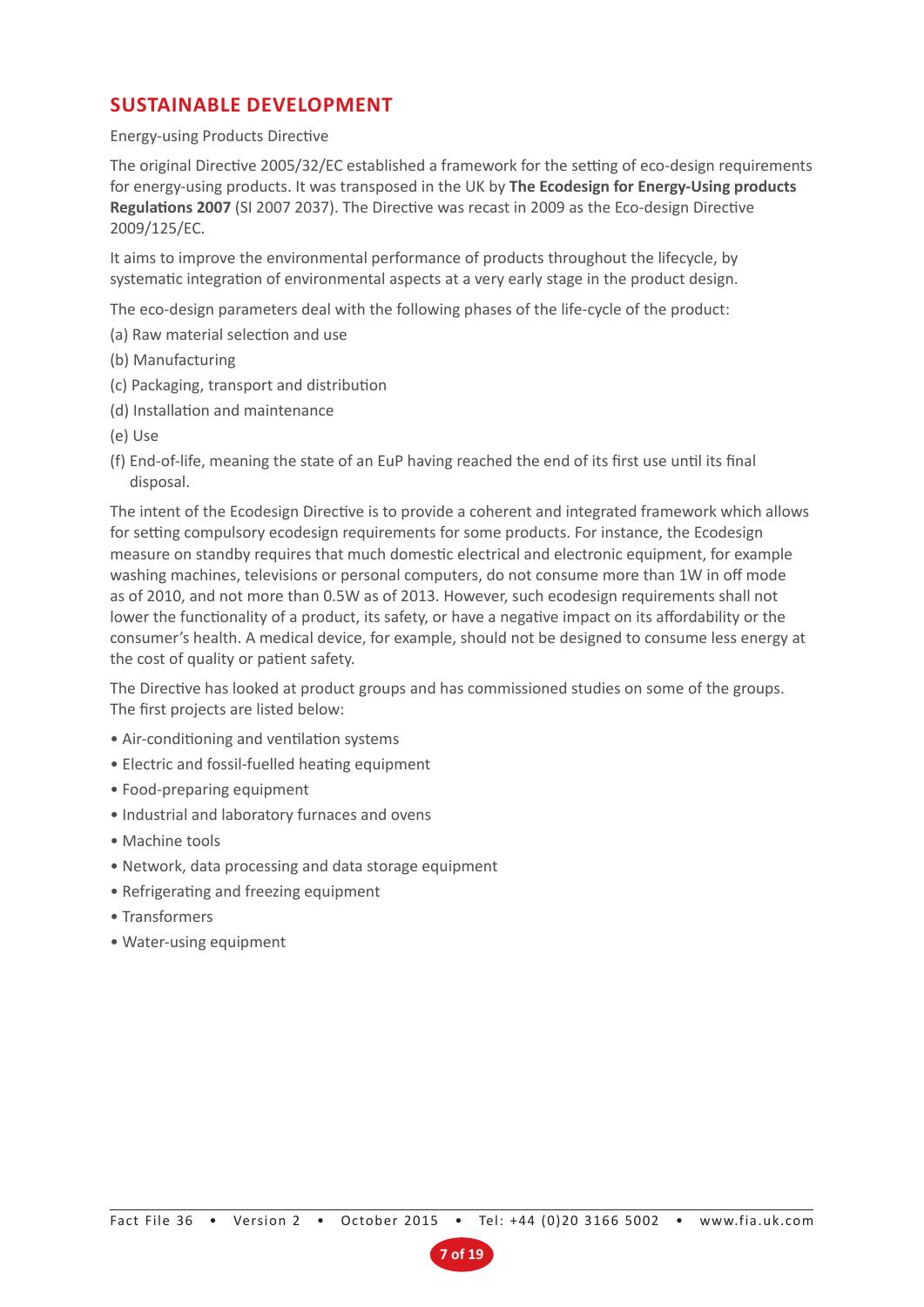As a framework directive there are no requirements within the directive itself. These are dealt with by implementing measures, the first of which are given in the table below together with the perceived savings:

#### Table 1

#### **Adopted implementing measures Estimated savings (yearly by 2020)**

| Standby and off mode losses of electrical and electronic equipment |         |
|--------------------------------------------------------------------|---------|
| (household and office)                                             | 35 TWh  |
| Simple set-top boxes                                               | 6 TWh   |
| Domestic lighting                                                  | 37 TWh  |
| Tertiary sector lighting (office and street)                       | 38 TWh  |
| External power supplies                                            | 9 TWh   |
| Televisions                                                        | 43 TWh  |
| Electric motors                                                    | 140 TWh |
| Circulators                                                        | 27 TWh  |
| Domestic refrigeration                                             | 6 TWh   |
|                                                                    |         |

At present, fire protection products are not specifically covered, as the directive has concentrated on domestic products, but if they have a standby mode they will be covered by the standby requirements. Emergency lighting is specifically exempt from tertiary lighting requirements. More products will be covered as the EU sponsored research is completed.

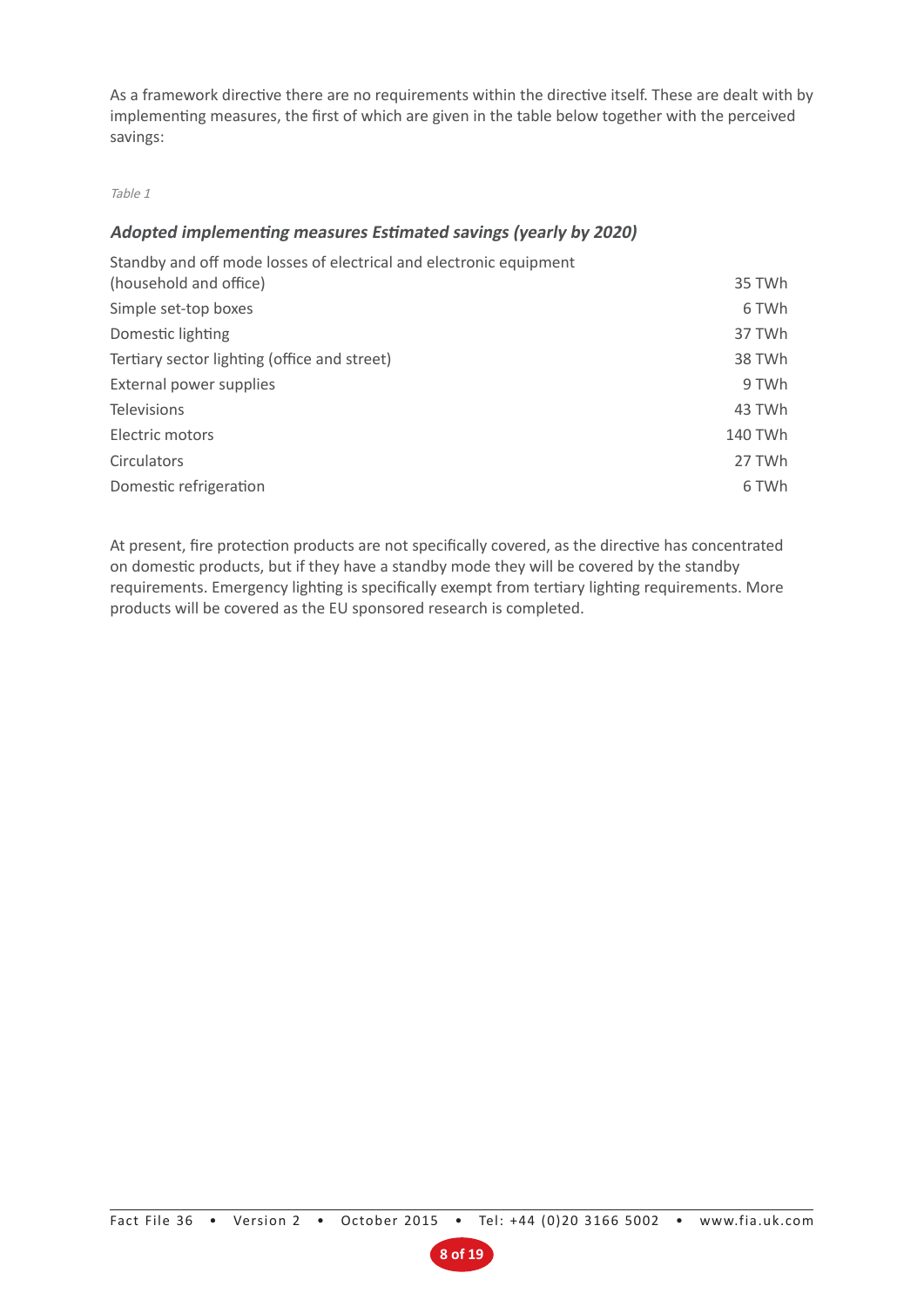# **CONSTRUCTION PRODUCTS DIRECTIVE**

Council Directive 89/106EC, The Construction Products Directive, has been around for some time now and fire detection and alarm (FD&A) and fire extinguishing/suppression (FES) equipment manufacturers are fully aware of the requirements. The Directive sets out essential safety requirements that construction works and the products used in them must comply with. Products that comply with these requirements are CE marked and should have free access to all EU member markets. The essential safety requirements are:

- ESR1 Mechanical resistance and stability
- ESR2 Safety in case of fire
- ESR3 Hygiene, health and the environment
- ESR4 Safety in use
- ESR5 Protection against noise
- ESR6 Energy economy and heat retention

In order to comply with the Directive, products are required to meet the requirements in harmonised product standards drafted to mandates issued by the Commission to CEN, the European Standards body. All FD&A and FES equipment fall under ESR2 and standards have been prepared under Mandate M109. Whilst the main ESR is No 2, products still have to prove they comply with the other ESRs where applicable.

Annex 2 lists the products covered by harmonised standard and where CE marking is currently required. It should be noted that in the UK, whilst compliance with the Directive is UK law (Construction Products Regulations 1991), the UK Government does not require CE marking of products manufactured solely for the UK market. However, under the CPD CE marking gives a presumption of conformity, so it is the only method of compliance with the Directive and UK regulations that does not require further proof.

The CPD is currently under revision and will become the Construction Products Regulation. The main changes proposed will be mandatory CE marking of products and the addition of a new Basic Works Requirement 7 Sustainability (see ESR). For more details see Fact Files Nos 9 and 37.

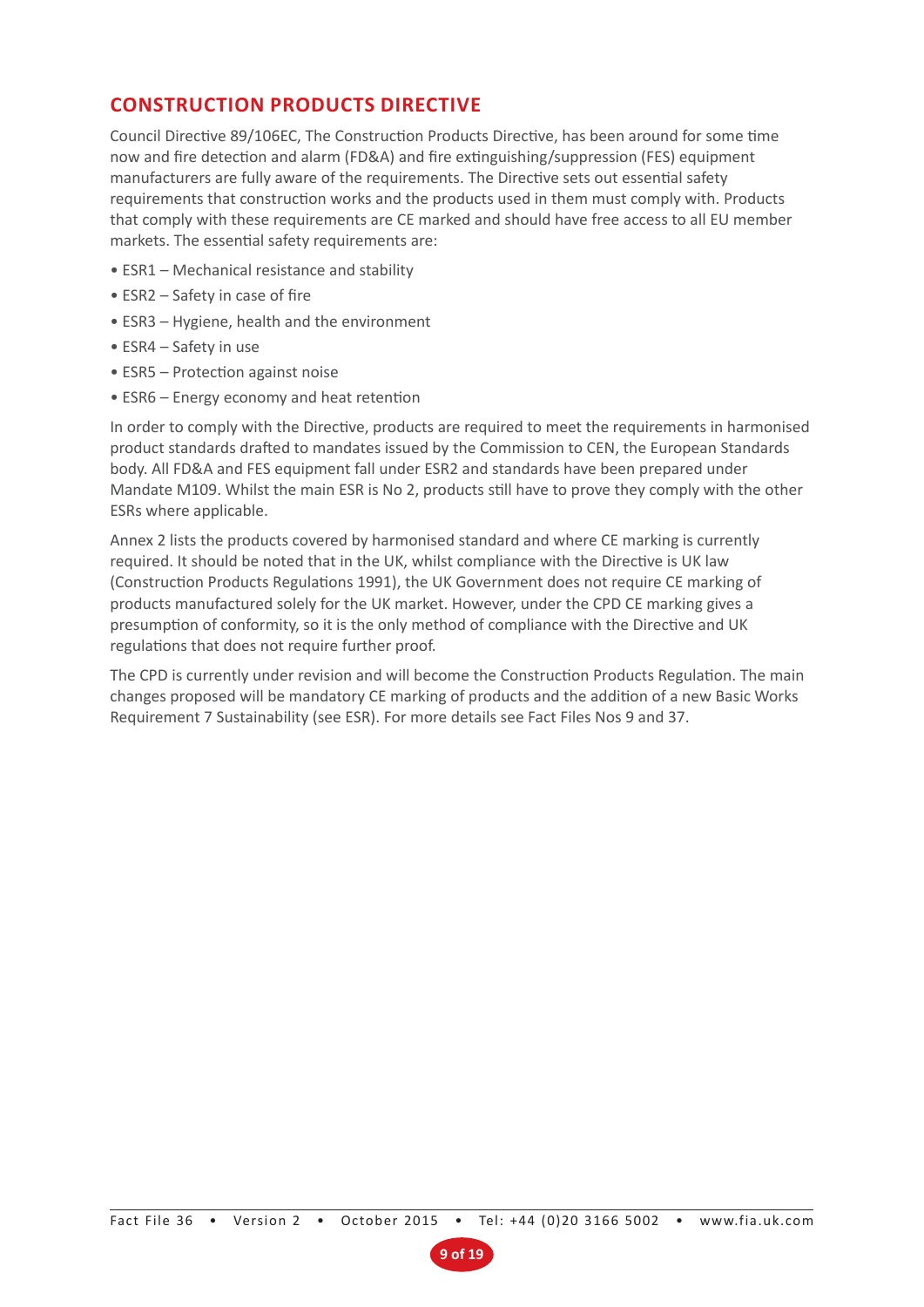# **INTEGRATED POLLUTION PREVENTION AND CONTROL**

Directive 2008/1/EC of the European Parliament and of the Council of 15 January 2008, concerning integrated pollution prevention and control, applies an integrated environmental approach to the regulation of certain industrial activities. This means that emissions to air, water (including discharges to sewer) and land, plus a range of other environmental effects, must be considered together. It also means that regulators must set permit conditions so as to achieve a high level of protection for the environment as a whole. These conditions are based on the use of 'best available techniques' (BAT), which balance the cost to the operator against the benefit to the environment. IPPC aims to prevent emissions and waste production and where that is not practicable, reduce them to acceptable levels. IPPC also takes the integrated approach beyond the initial task of permitting, through to the restoration of sites when industrial activities cease.

The general principles of IPPC are given in Article 3 of the Directive and are:

- All the appropriate preventative measures are taken against pollution, in particular through application of BAT
- No significant pollution is caused
- Waste production is avoided in accordance with the Waste Framework Directive (2006/12/EC); where waste is produced, it is recovered or, where that is technically and economically impossible, it is disposed of while avoiding or reducing any impact on the environment
- Energy is used efficiently
- The necessary measures are taken to prevent accidents and limit their consequences
- The necessary measures are taken upon definitive cessation of activities to avoid pollution risk and return the sire of operation to a satisfactory state

The IPPC Directive is enacted in the UK under the:

## **Environmental Permitting (England and Wales) Regulations 2007 (SI 358 2007) The Environmental Permitting (England and Wales) Regulations 2009 (SI 1799 2009). Waste Management**

#### **WEEE**

The primary purpose of the WEE Directive and UK regulations is the control of waste electrical and electronic equipment (WEEE) and to require the re-use, recycling and other forms of recovery of such waste, I'm order to reduce volumes being disposed to landfill or incineration.

In the UK the Waste Electrical & Electronic Equipment (Producer Responsibility) Regulations 2006 were laid before Parliament on 12 December 2006 and came into force on 2 January 2007. They require obligated producers to label all EEE products from 1 April 2007 and to pay for the recovery and recycling of WEEE from 1 July 2007.

Categories of electrical and electronic equipment covered by the WEE Directive are:

- 1. Large household appliances
- 2. Small household appliances
- 3. IT and telecommunications equipment
- 4. Consumer equipment
- 5. Lighting equipment
- 6. Electric and electronic tools (with the exception of large-scale stationary industrial tools)
- 7. Toys, leisure and sports equipment
- 8. Medical devices (with the exception of all implanted and infected products)
- 9. Monitoring and control instruments
- 10. Automatic dispensers

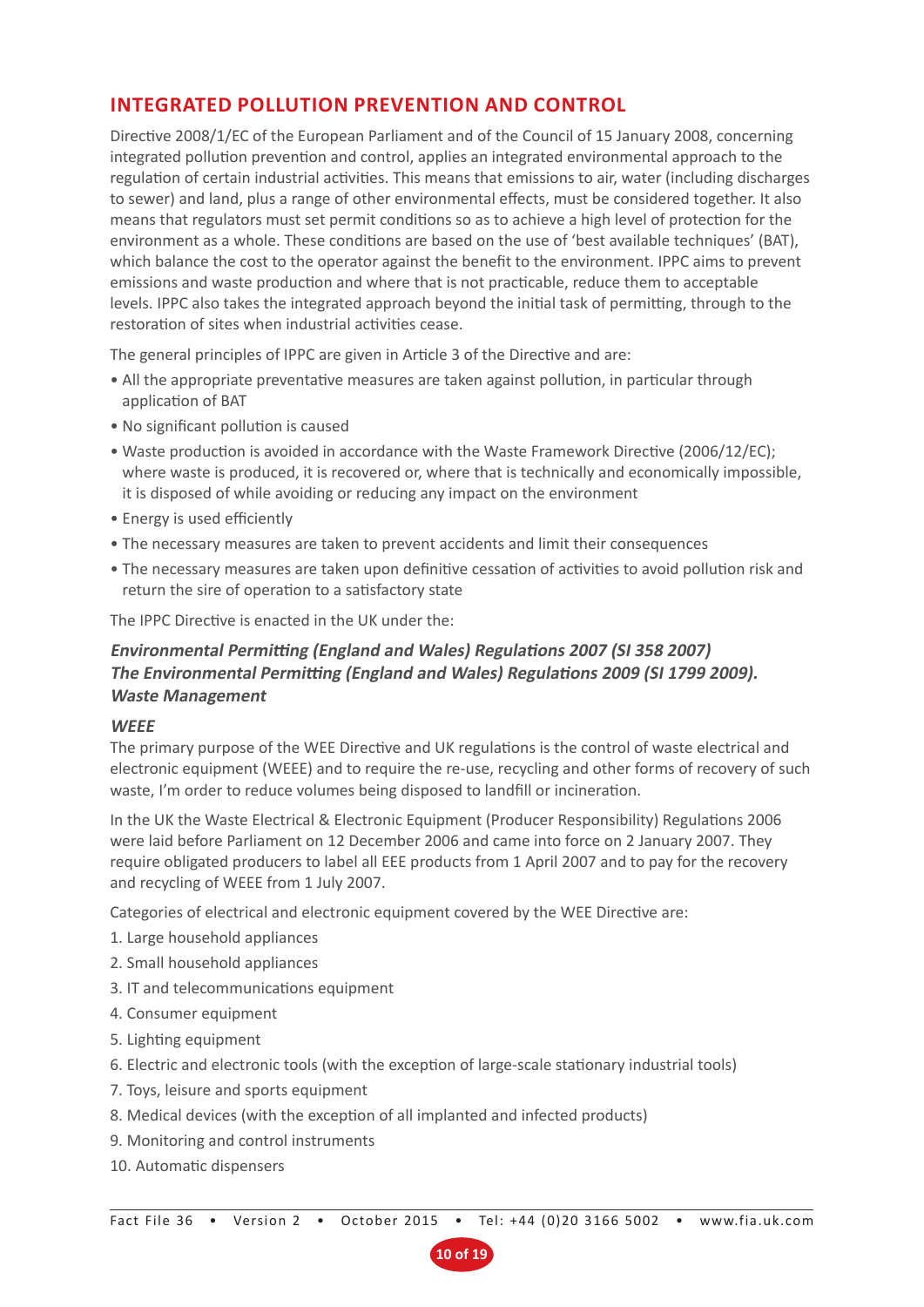Fire protection products fall within category 9 and smoke detectors are specifically mentioned.

Category 9 equipment – Monitoring and control instruments

- Smoke detectors
- Heating regulators
- Thermostats
- Measuring, weighing or adjusting appliances for household or as laboratory equipment
- Other monitoring and control instruments used in industrial installations (eg control panels)

In 2009 FIA reviewed its position on WEEE and concluded that all electronic components of fixed fire protection systems, both for domestic (B2C) and Commercial (B2B) markets are within the scope of the Directive and UK regulations and recommended that producers of this equipment should join a compliance scheme as soon as practicable. See Fact Files 12 and 20 for more information.

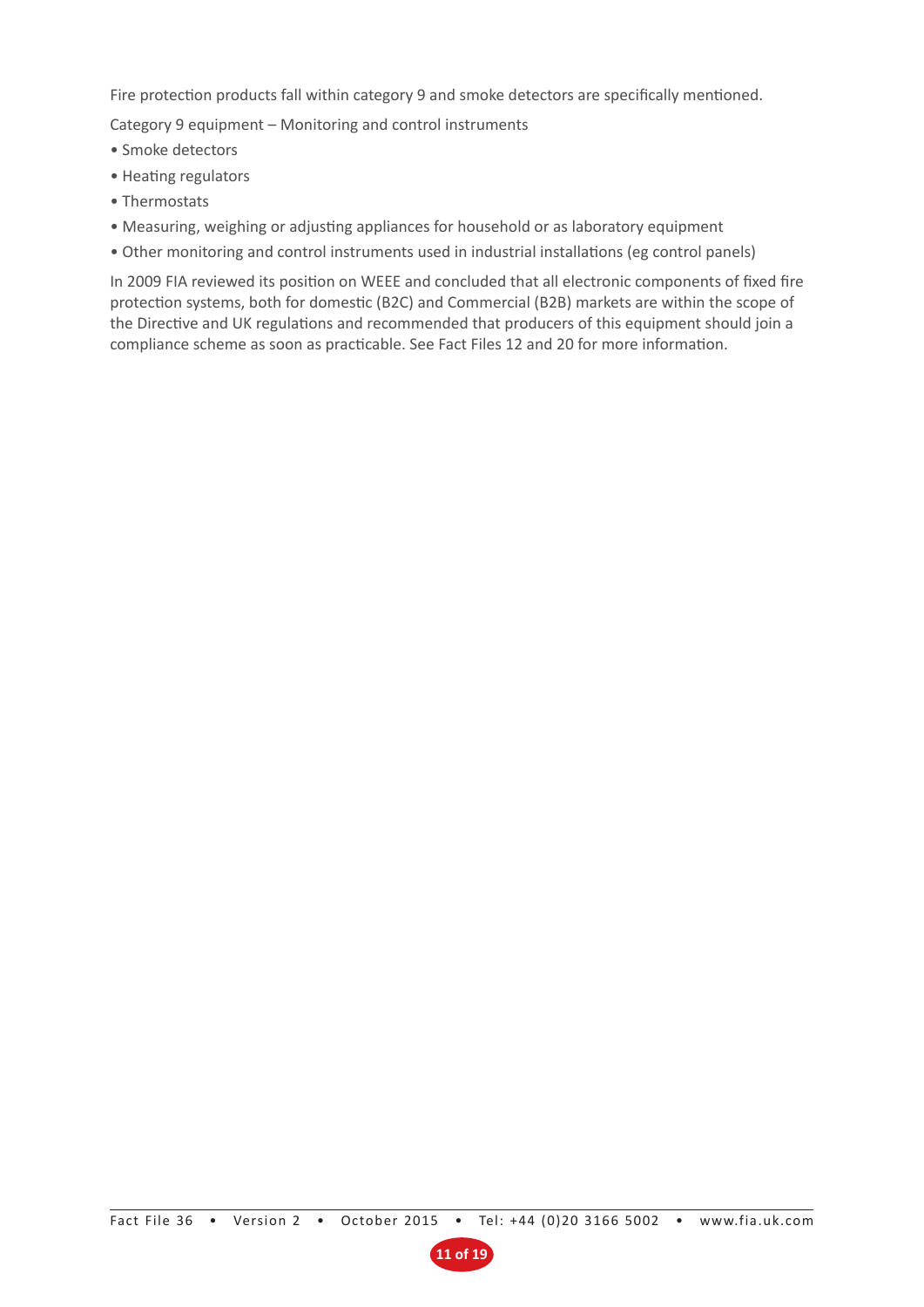# **ENVIRONMENTAL PERMITTING/WASTE/HAZARDOUS WASTE**

The Environmental Permitting Regulations (EPR) came into force on 6 April 2008. As a first step, they combined Pollution Prevention and Control (PPC) and Waste Management Licensing (WML). If you already have a PPC permit or a Waste Management Licence it automatically became an Environmental Permit from 6 April 2008.

You will need an Environmental Permit if you are in one (or more) of the following categories:

- **Chapter 1:** Energy: combustion, gasification, liquefaction and refining activities
- **Chapter 2:** Metals: ferrous metals, non-ferrous metals, surface treating metals and plastic materials
- **Chapter 3:** Minerals: production of cement and lime, activities involving asbestos, manufacture of glass and glass fibre, other minerals, ceramics
- **Chapter 4:** Chemicals: organic, inorganic, fertiliser production, plant health products and biocides, pharmaceutical production, explosives production, manufacturing involving carbon disulphide or ammonia, storage in bulk
- **Chapter 5:** Waste Management: incineration and co-incineration of waste, landfills, other forms of disposal waste, recovery of waste and production of fuel from waste
- **Chapter 6:** Other: paper, pulp and board manufacture, carbon, tar and bitumen, coating activities, printing and textile treatments, dyestuffs, timber, rubber, food industries, intensive farming
- **Chapter 7:** Solvent Emission Directive: where not already prescribed in Chapters 1 to 6

If you transport waste from clients' sites then you should have registered as a waste carrier.

Waste/controlled waste is defined as any kind of household, commercial or industrial waste. It includes any waste from a house, shop, office, factory or any other trade or business premises. Such waste is controlled waste whether it is liquid or solid and even if it is not hazardous or toxic.

Controlled waste includes:

- Unwanted surplus substances
- Building or demolition waste
- Anything that is disposed of as broken, worn out, contaminated or spoiled in some other way

Different registration regimes operate in UK and Wales, Northern Ireland and Scotland. In England and Wales registration is via the Environment Agency and the cost is £152 for a new registration. In Scotland registration is from SEPA (Scottish Environment Protection Association) and is £149. In Northern Ireland it is the Northern Ireland Environment Agency and is £120. Registration is valid for three years.

For hazardous waste (special waste in Scotland) further licensing is required under the Hazardous Waste Regulations (England & Wales) 2005 (amended 2009), Hazardous Waste Regulations (NI) 2005 and Special Waste Regulations 1996 and The Special Waste Amendment (Scotland) Regulations 2004.

Movement of hazardous waste (special waste) is tracked through a consignment note system. You must keep consignment notes for three years and you must ensure that all hazardous waste is stored and transported with the correct packaging and labelling. For example waste F Gas (FM200) is a hazardous waste categorised with waste code 14 06 01 in the European Waste Catalogue (EWC 2002).

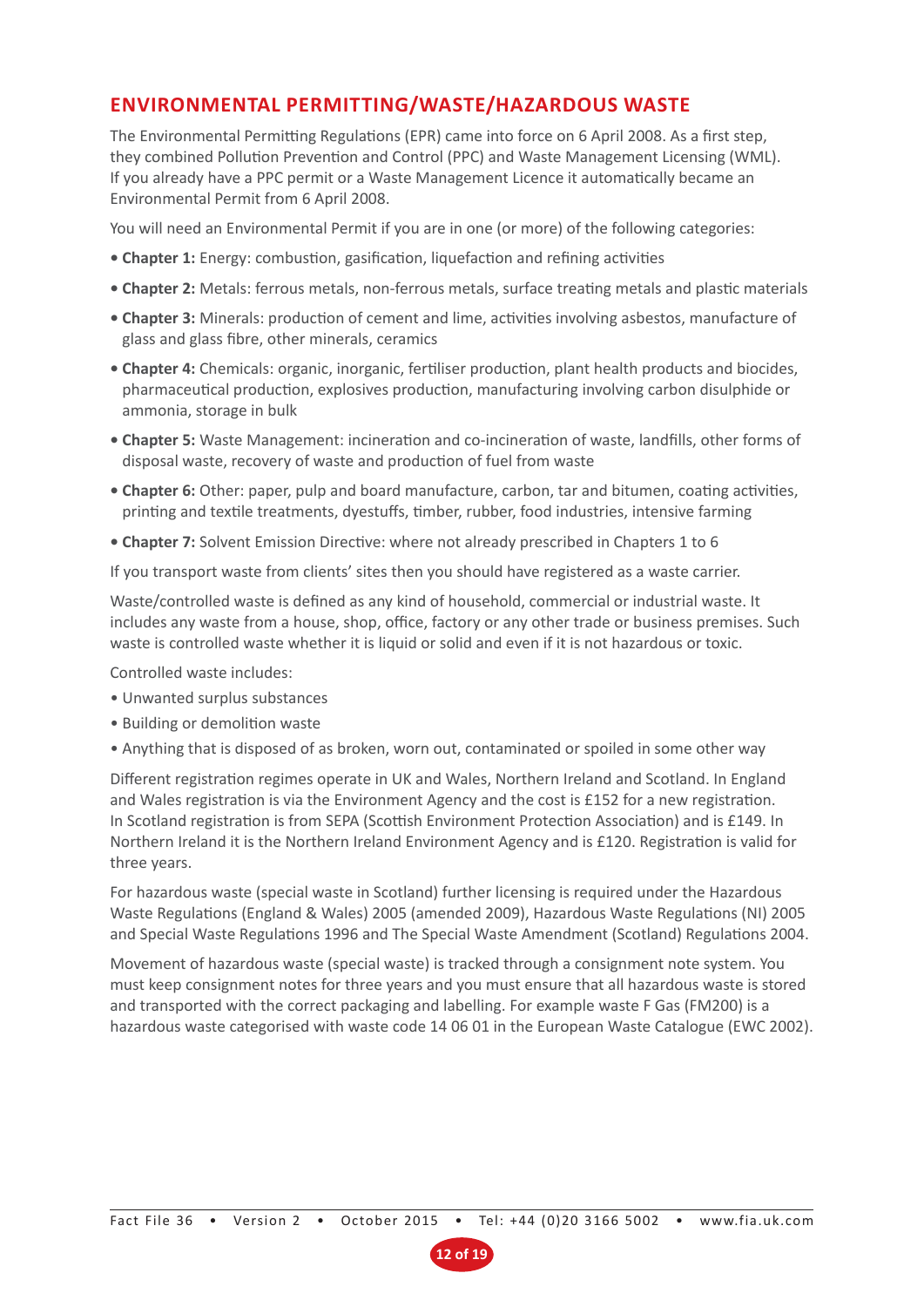# **BATTERIES AND ACCUMULATORS**

EU Directive 91/157/EEC bans the placing on the EU market of batteries containing more than agreed levels of cadmium and mercury. It controls the marking of batteries and sets design requirements on producers of electrical and electronic equipment that contain batteries.

The Batteries and Accumulators (Placing on the Market) Regulations 2008 came into force on 26 September 2008 and implement the placing on the market obligations of the EU Directive. The National Measurement Office (NMO) is the UK's enforcement body.

The main requirements of the Directive and UK Regulations are:

- All types of waste batteries and accumulators must be collected separately for recycling
- Batteries and accumulators must be marked with the separate collection symbol
- Battery and accumulator markings must include symbols to indicate the presence of specific levels of certain toxic metals
- Product documentation must show the end user how to properly remove the battery or accumulator for recycling (when such removal is possible)
- The end user must be advised of the hazards of improper disposal of the batteries and accumulators.



Fire companies which have products that incorporate batteries should consider the design of products to allow for easy removal of batteries and provide means at your offices for collecting waste batteries and accumulators for recycling.

Amend product documentation to show the end user how to properly remove the battery or accumulator for recycling (when such removal is possible) and advise the end user of the hazards of improper disposal of the batteries and accumulators.

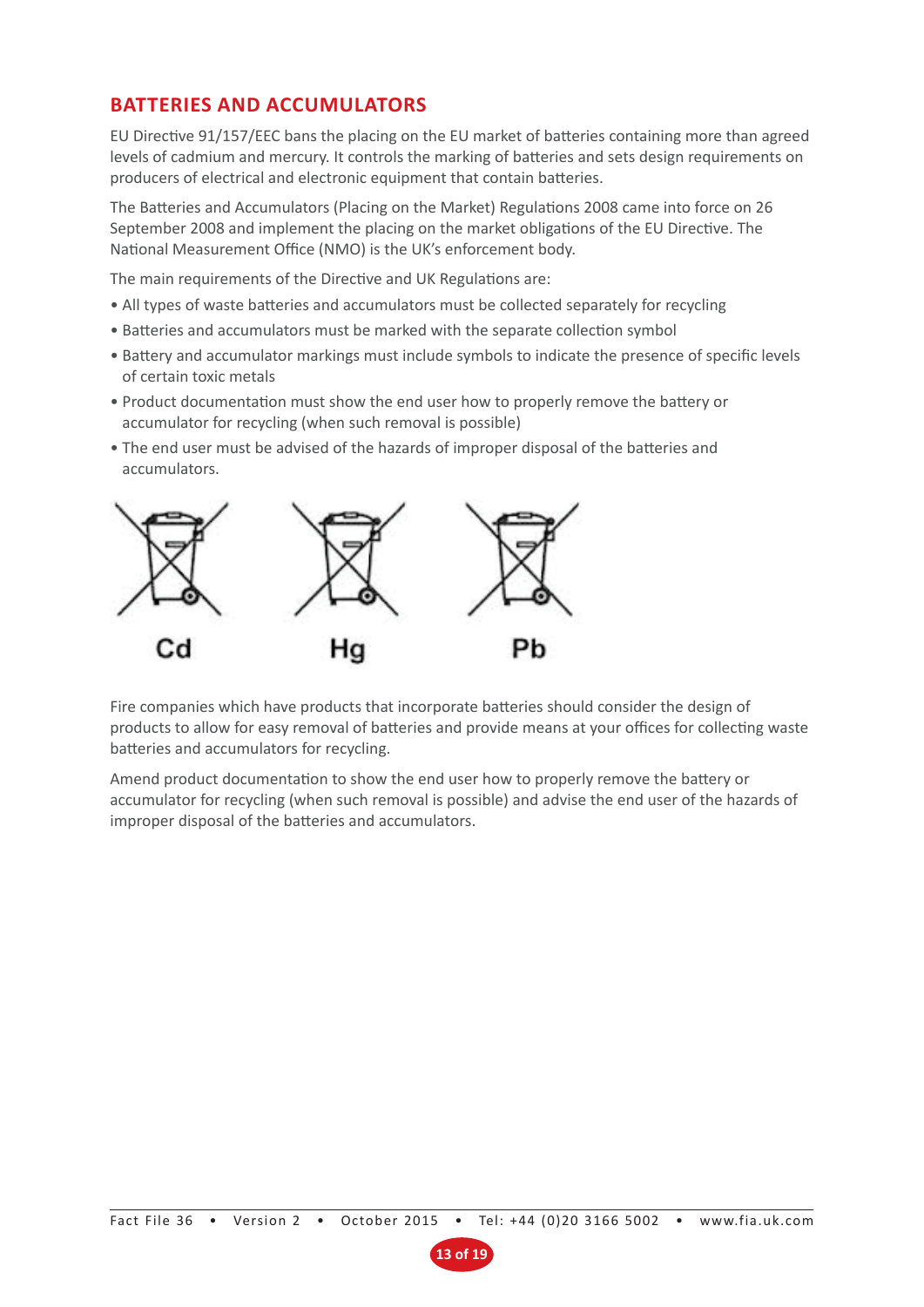# **CHEMICAL PRODUCTS**

ROHS (restrictions on certain hazardous substances)

The ROHS Directive was adopted by the EU in December 2002.

The hazardous substances referred to in the Directive are heavy metals and flame retardants. These are:

- Mercury
- Cadmium
- Lead
- Hexavalent Chromium
- Polybrominated Biphenols (PBB)
- Polybrominated Diphenyl Ethers (PBDE)

The Directive restricts the use of these substances and was seen as 'likely to enhance the possibilities and economic profitability of recycling of WEE and decrease the negative health impact on workers in recycling plants'.

ROHS applies to products given in the 10 WEEE categories and a Fire protection equipment 'fall within' category.

The UK ROHS Regulations were laid before Parliament on 7 October 2005 (SI 2005 No 2748). The Regulations were revised in 2008 (SI 2008 No 37).

Equipment within Categories 8 & 9 of WEEE were exempt from the requirements of ROHS. However, quite often the suppliers of components for this were not so changes were required for fire protection equipment.

In 2008 the EU Commission launched a review of the ROHS Directive and the proposed recast will remove the exemption for Categories 8 & 9 from 2014.

#### **REACH (Registration, Evaluation, Authorisation of Chemicals)**

REACH is a new European Union regulation concerning the Registration, Evaluation, Authorisation and restriction of Chemicals. It came into force on 1 June 2007 and replaces a number of European Directives and Regulations with a single system.

REACH has several aims:

- To provide a high level of protection of human health and the environment from the use of chemicals
- To make the people who place chemicals on the market (manufacturers and importers responsible for understanding and managing the risks associated with their use)
- To allow the free movement of substances on the EU market
- To enhance innovation in, and the competitiveness of, the EU chemicals industry
- To promote the use of alternative methods for the assessment of the hazardous properties of substances, eg quantitative structure-activity relationships (QSAR) and read across

REACH covers most chemical substances that are either manufactured in, or imported into, the EU. This can be:

- A substance on its own
- A substance in a 'preparation' (a mixture eg ink or paint or extinguishing powder)
- A substance that makes up an 'article' (an object that is produced with a special shape, surface or design eg a car, a battery, a smoke alarm, an extinguisher etc)

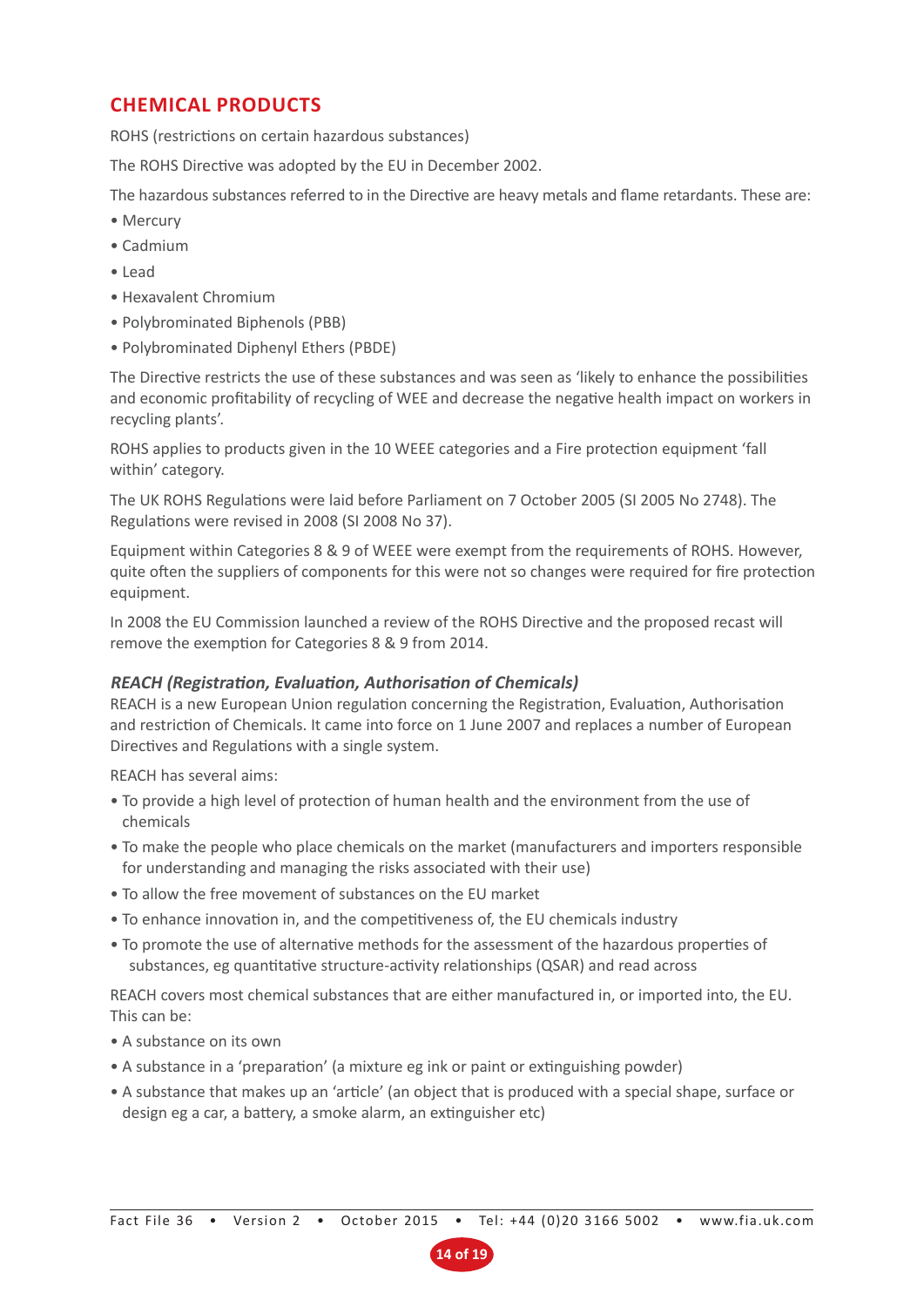The actual responsibility for registration for manufacturers and importers is limited to the following scope:

#### **Registration is required if:**

- The substance is manufactured/imported in quantities >1 metric tonne per year
- The substance is intended to be released from the article

#### **Notification (a simplified registration) is required if:**

- The substance appears on the candidate list for authorisation
- The substance is manufactured/imported in quantities >1 metric tonne per year
- The substance is in the article at >0.1% concentration

The first registration deadline runs out in December 2010. See table 3 below:

|  | ___ | - 1<br>۰. |
|--|-----|-----------|

| 1 December 2010<br>Phase 1                       | By this date the following pre-registered 'phase-in' substances should<br>have been registered when supplied at:<br>• >1000 tonnes per annum (tpa) or<br>• >100 tpa and classified under CHIP as very toxic to aquatic organisms or<br>• >1 tpa and classified under CHIP as Cat 1 or 2 carcinogens, mutagens or<br>reproductive toxicants |
|--------------------------------------------------|--------------------------------------------------------------------------------------------------------------------------------------------------------------------------------------------------------------------------------------------------------------------------------------------------------------------------------------------|
| 1 June 2013<br>Phase 2<br>1 June 2018<br>Phase 3 | Registration of Substances 100 - 1000 tonnes<br>Registration of Substances $1 - 100$ tonnes                                                                                                                                                                                                                                                |

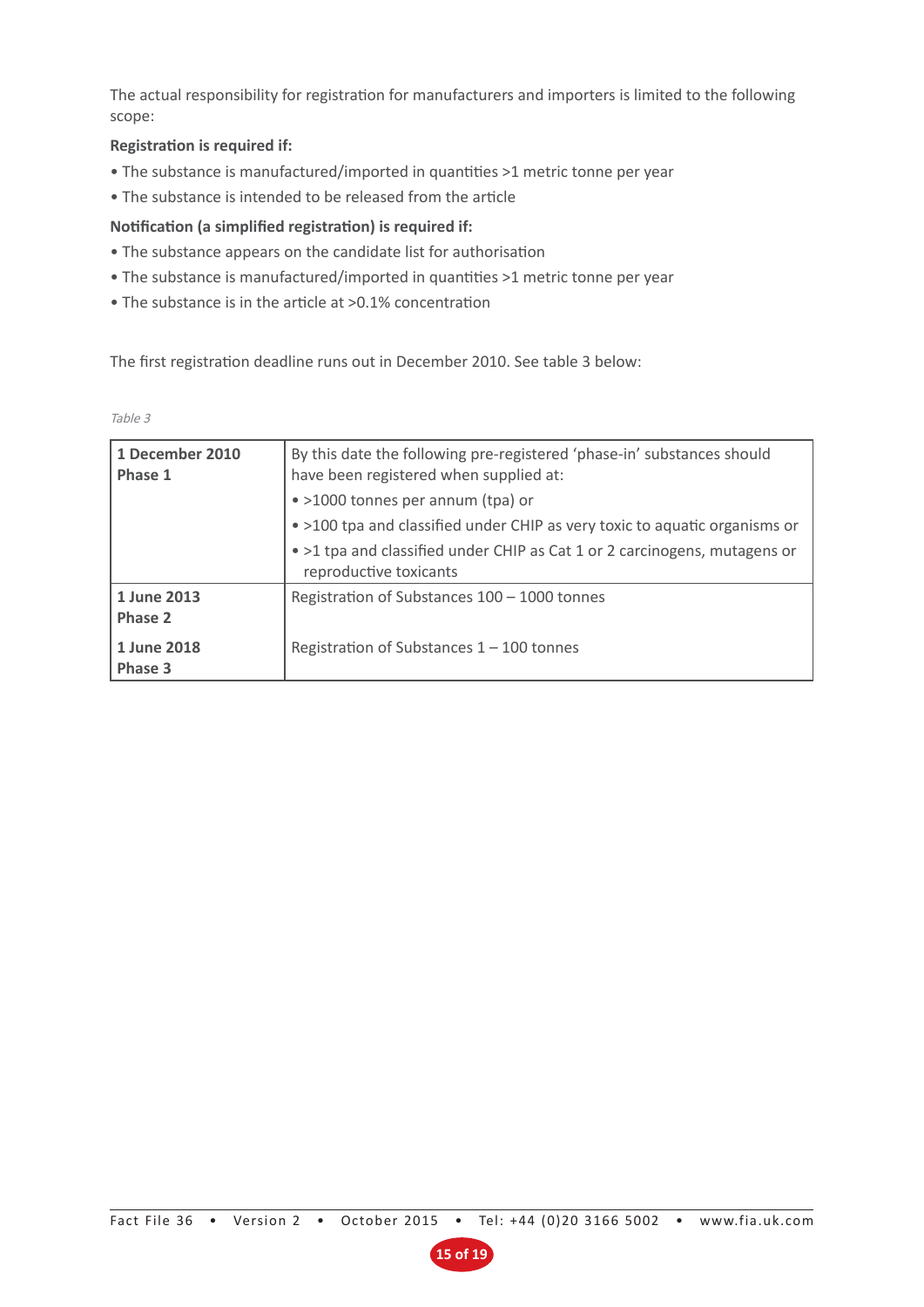# **SOURCES OF FURTHER INFORMATION**

The following websites provide more information on environmental issues and legislations:

#### **• Department of Trade and Industry**

http://webarchive.nationalarchives.gov.uk/20090609003228/http://www.berr.gov.uk/whatwedo/ sectors/sustainability/index.html

#### **• Environment Agency**  http://www.environment-agency.gov.uk

**• Environment Agency NetRegs**  http://www.netregs.gov.uk

**• Scottish Regulations**  http://www.scotland.gov.uk

**• Water Environment (Controlled Activities) (Scotland) Regulations 2005 Guidance Document**  http://www.sepa.org.uk/wfd/index.htm

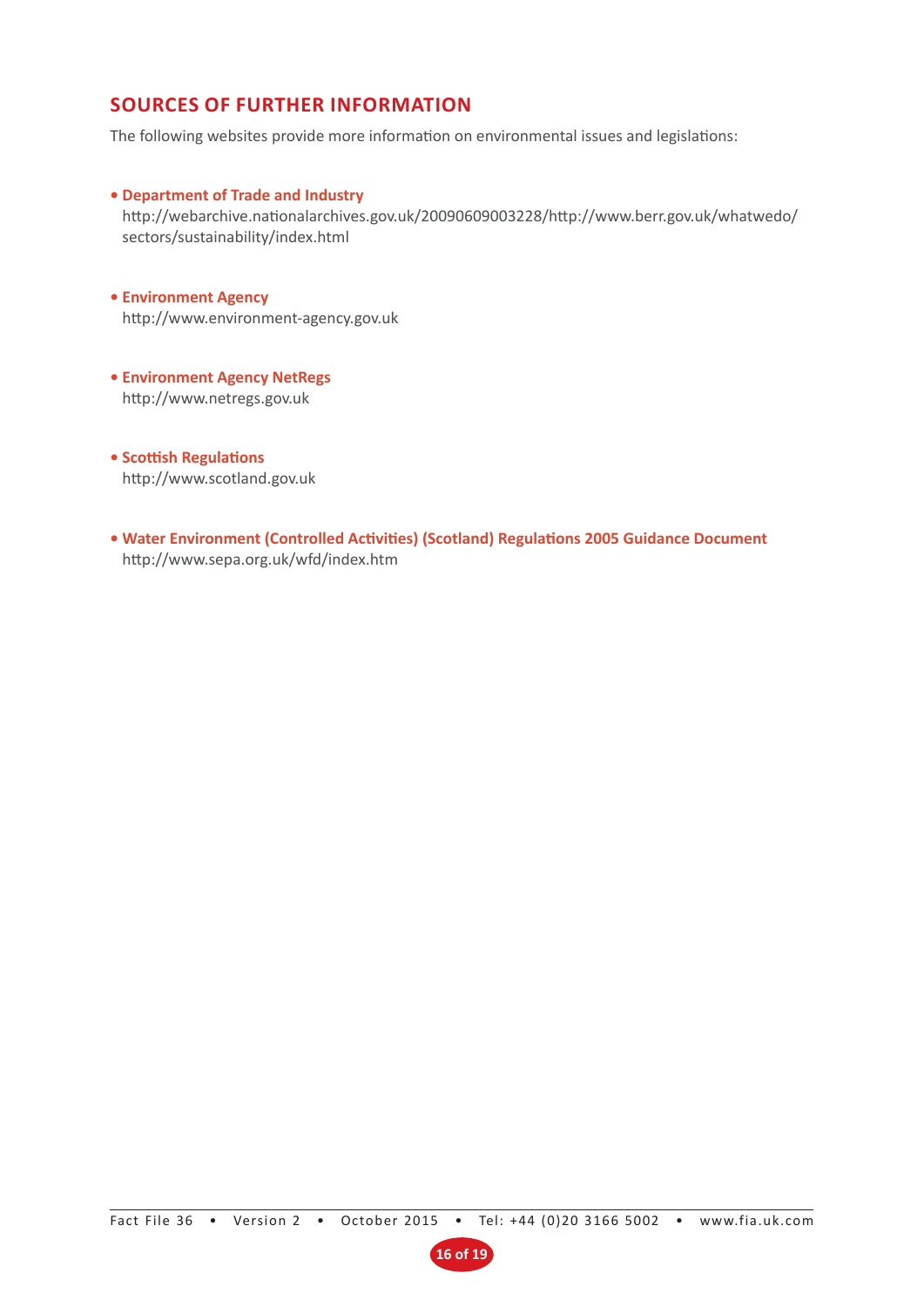# **ANNEX A**



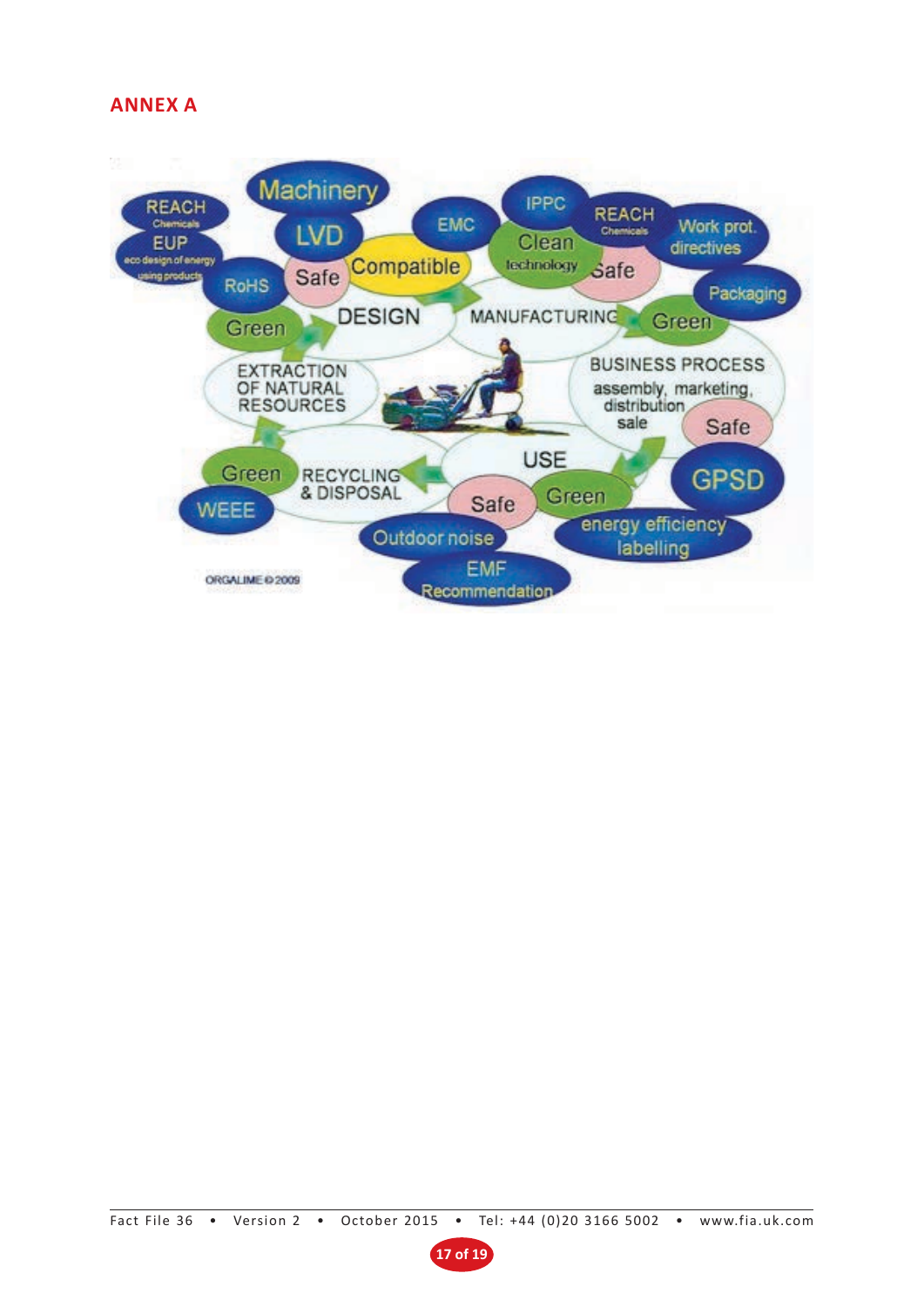# **ANNEX B**

| Annex B Harmonised ENs for CPD CE marking Harmonised EN                                                                                                                                                          | <b>CE Marking</b><br>required from |
|------------------------------------------------------------------------------------------------------------------------------------------------------------------------------------------------------------------|------------------------------------|
| EN 12094-1 fixed firefighting systems – components for gas extinguishing systems<br>- Part 1: Requirements and test methods for electrical automatic control and<br>delay devices                                | 2006-04-30                         |
| EN 12094-2 fixed firefighting systems - components for gas extinguishing systems<br>- Part 2: Requirements and test methods for non-electrical automatic control and<br>delay devices fixed firefighting systems | 2006-04-30                         |
| EN 12094-3 fixed firefighting systems - components for gas extinguishing systems<br>- Part 3: Requirements and test methods for manual triggering and stop devices                                               | 2005-09-30                         |
| EN 12094-4 fixed firefighting systems - components for gas extinguishing systems<br>- Part 4: Requirements and test methods for container valve assemblies and their<br>actuators                                | 2007-07-31                         |
| EN 12094-5 fixed firefighting systems - components for gas extinguishing systems<br>- Part 5: Requirements and test methods for high and low pressure selector valves<br>and their actuators                     | 2009-04-30                         |
| EN 12094-6 fixed firefighting systems - components for gas extinguishing systems<br>- Part 6: Requirements and test methods for non-electrical disable devices                                                   | 2009-04-30                         |
| EN 12094-7 fixed firefighting systems - components for gas extinguishing systems<br>- Part 7: Requirements and test methods for nozzles for CO2 systems                                                          | 2005-07-31                         |
| EN 12094-8 fixed firefighting systems - components for gas extinguishing systems<br>- Part 8: Requirements and test methods for connectors                                                                       | 2009-04-30                         |
| EN 12094-9 fixed firefighting systems - components for gas extinguishing systems<br>- Part 9: Requirements and test methods for special fire detectors                                                           | 2005-09-30                         |
| EN 12094-10 fixed firefighting systems - components for gas extinguishing<br>systems - Part 10: Requirements and test methods for pressure gauges and<br>pressure switches                                       | 2006-04-30                         |
| EN 12094-11 fixed firefighting systems - components for gas extinguishing<br>systems - Part 11: Requirements and test methods for mechanical weighing<br>devices                                                 | 2005-09-30                         |
| EN 12094-12 fixed firefighting systems - components for gas extinguishing<br>systems - Part 12: Requirements and test methods for pneumatic alarm devices                                                        | 2005-09-30                         |
| EN 12094-13 fixed firefighting systems - components for gas extinguishing<br>systems - Part 13: Requirements and test methods for check valves and non-<br>return valves                                         | 2002-12-31                         |
| EN 12259-1 fixed firefighting systems - components for sprinkler and water spray<br>systems - Part 1: Sprinklers                                                                                                 | 2006-02-28                         |
| EN 12259-2 fixed firefighting systems - components for sprinkler and water spray<br>systems - Part 2: Wet alarm valve assemblies                                                                                 | 2002-12-31<br>A2 2007-08-31        |